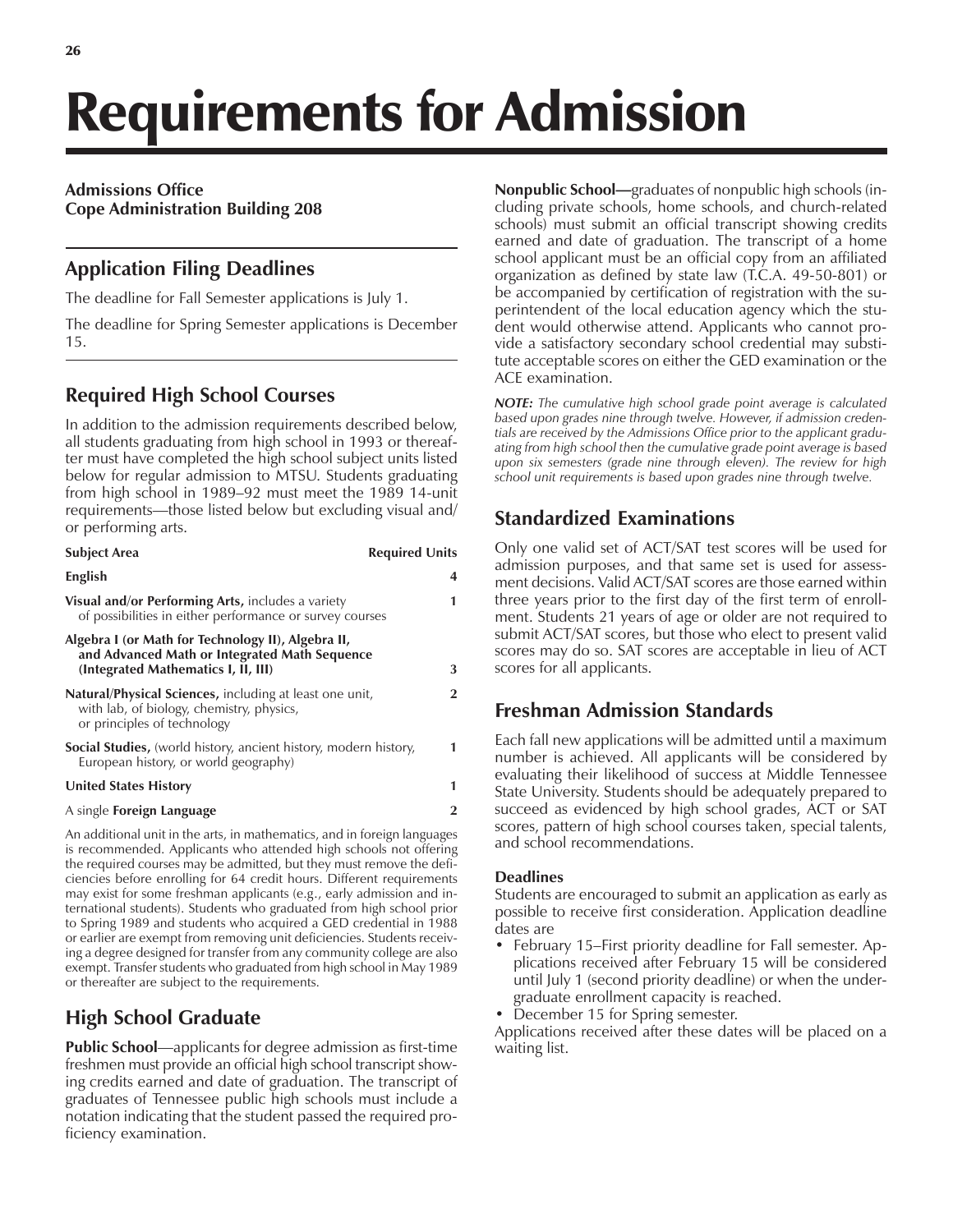#### **Admission Criteria**

Freshman admission decisions are based on the following elements:

- 1. high school grade point average
- 2. standardized test scores, either ACT or SAT (students 21 years of age or older are exempt)
- 3. completion of the 14 units required for college admission (see above - applicable for graduates 1989 and after)
- 4. a personal statement form to be reviewed by the Admissions Review Board may be required of some students

*NOTE: For admission and assessment purposes, MTSU will use the SAT total score calculated from the Critical Reading and Mathematics scores. The writing portion of the SAT or ACT test will not be used.*

## **Freshman**

Following are the admission standards for all freshman applicants. The categories described below are designed to clarify the process used to evaluate undergraduate applications. It is not necessary for the applicant to choose a category in which to apply. The categories are

**Honors Admission**—for high-ability students **Guaranteed Admission—for the majority of applicants Conditional Admission**—for applicants not meeting standard admission requirements who have special talents or circumstances which may be taken into consideration

MTSU will continue to admit a very limited number of applicants who have not completed all of the specified high school units (using the Conditional Admission category). Competition for these spaces is keen. Applicants with more than two deficiencies are rarely admitted.

**Guaranteed Admission—Regular admission will be granted** to applicants who complete the 14 units with one of the following:

- a minimum 3.0 GPA
- a minimum composite ACT of 22
- a minimum 2.7 GPA and minimum ACT of 19

**Honors admission** will be granted to applicants who complete the 14 units with one of the following:

- ACT composite score of 26 or higher and at least a 3.0 high school GPA
- ACT composite score of 24 or higher and a high school grade point average of 3.5 or higher

Participation in the Honors College is not required of applicants admitted in this category.

**Conditional Admission**—Any student not meeting guaranteed admission requirements will be considered for conditional admission. The review will include all academic credentials as well as other special interests and skills and other non-academic factors as explained on the Personal Statement Form. Students admitted in this category will be expected to

- remove high school deficiencies (if applicable) within the first 64 hours of enrollment
- maintain academic good standing as defined by University retention standards
- receive services from the University's Academic Support Center
- enroll in University 1010 the first semester of enrollment
- meet more specific requirements as required for certain populations of students.

The Admissions Review Board may also request additional documentation specific to each individual's circumstances. It is expected that only a very small number of people in this category will be admitted. In the absence of special talents or circumstances, applicants who do not meet the requirements for Guaranteed Admission will be denied. Decisions of the Admissions Review Board are final.

**Waiting List**—Students submitting applications after the stated deadlines will be placed on a waiting list. These applications will be processed for the application term on a space-available basis. Students on the waiting list will be given the option of updating their applications to a future term.

#### **Assessment Examinations**

All entering degree-seeking students less than 21 years of age will be assessed for developmental studies placement (DSP) initially according to valid ACT/SAT scores. Permissible scores are less than three years. Students with ACT subscores that are 18 or lower in the areas of reading, English, or math are automatically placed in the program in the appropriate area. Students with mathematics or verbal SAT scores of 450 or less are placed in the appropriate areas, and students with SAT composite scores of 890 or below are placed into the reading area.

Applicants who will be 21 years of age or older at the time of admission are required to undergo assessment for each area or may elect to provide ACT/SAT scores that have been taken within three years prior to the first day of the first term of enrollment. Additionally, transfer students who have not earned college-level, algebra-based math or English credits must undergo departmental assessment in appropriate areas.

Transfer students without previous college-level English or mathematics coursework will be required to take the appropriate portion of the assessment test prior to registration. Transfer students whose high school transcript reflects a deficiency in either English or mathematics but whose transfer course work includes a grade of C- or better in a college-level English or algebra based mathematics course will be exempt from placement testing.

The assessment exam is administered on several dates during the Fall, Spring, and Summer semesters. A \$10 fee is charged for the assessment exam. On the basis of their test scores, students are placed in basic, developmental, or college-level courses. More information about the Developmental Studies Program may be found on page 97.

#### *NOTE 1: Academic assessment placement scores older than three years are not valid.*

*NOTE 2: After acceptance as a student, there are certain performance tests students will be required to take during their academic careers. It is a requirement of admission that students agree to take any test deemed necessary by the institution. In those instances in which tests are administered by an external entity, students hereby agree that the results of such tests be released to the institution. The purpose of this require*ment is to comply with the legislature's expressed intent that institu*tions regularly evaluate and improve instruction at all levels. If students are under 21 years of age and are required by institutional policy to complete academic assessment placement tests, their scores on these tests and course placement may be reported to their high schools for*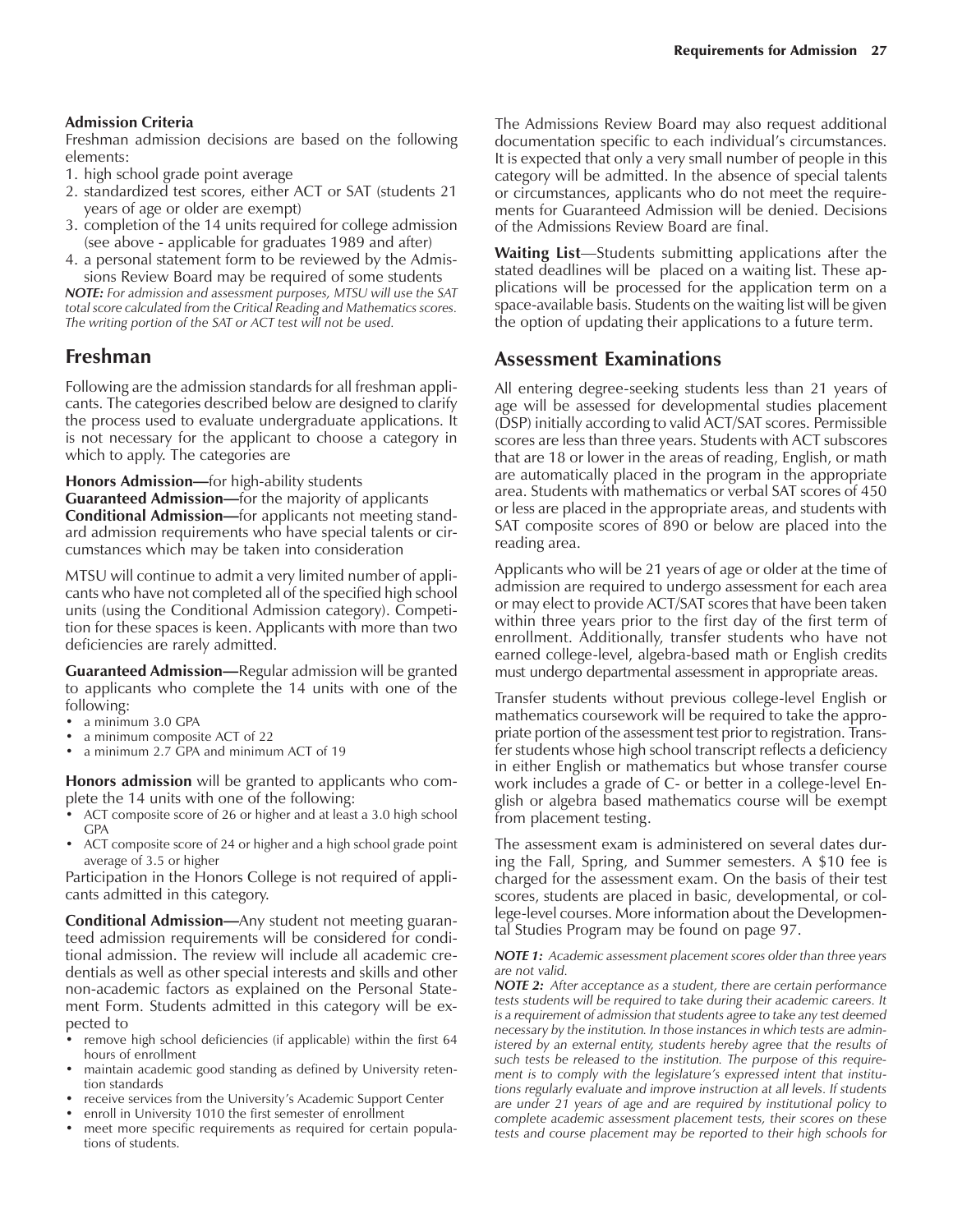*research purposes. Any test scores will be treated confidentially as required by law.*

# **Transfer**

An undergraduate applicant who previously has registered at any college or university must apply as a transfer student. In order to qualify for regular admission, the applicant must request that a transcript from each institution attended be sent directly to the Admissions Office. Applicants who have earned 8 or fewer semester hours or 12 or fewer quarter hours from a college or university must meet both transfer and freshman admission standards. Concealment of previous college or university attendance may be cause for rejection, cancellation of admission, or dismissal of the student.

Admission will be granted to applicants who have a cumulative grade point average of 2.00 or higher. (Applicants who have not been enrolled in any post-secondary institution in the 12 months preceding the term for which they are applying will be eligible for admission, but they will be admitted on academic probation if their cumulative grade point average is less than 2.00). Transfer applicants graduating from high school in 1989 or thereafter who have not earned 60 semester hours of transferable work or who have not earned an associate's degree designed for transfer are subject to the high school units requirement described on page 26.

Eligible transfer applicants who have not completed all of these courses will be admitted, but they must remove deficiencies during the first 30 credit hours of enrollment at MTSU. Courses required to remove deficiencies can be used to satisfy elective credit only. Transfer students whose transfer coursework includes a grade of C or better in a collegelevel English or algebra-based mathematics course will be exempt from placement testing. The algebra-based mathematics course will be used to satisfy the high school unit deficiency. The college-level English course will be used to satisfy the English high school deficiency. The completion of another degree-level mathematics/English course will be required to satisfy General Education requirements.

Transfer applicants who do not have a cumulative 2.00 grade point average may submit their credentials to the Admissions Review Board for review. The board will consider applications from applicants with less than a 2.00 cumulative grade point average. In addition to college transcript(s) these applicants are required to complete a transfer appeal form which will be provided to the student from the Admissions Office.

Transfer students admitted by the Admissions Review Board will be admitted on probation. Refer to page 58 for university retention policy. Decisions of the Admissions Review Board are final.

Transfer applicants without previous college-level English or mathematics coursework will be required to take the appropriate portion of the academic assessment placement test prior to registration. The test will assist in course placement and may result in requiring some students to enroll in developmental courses as additions to their programs.

#### **Acceptance of Transfer Credit**

Middle Tennessee State University accepts transfer credit from institutions of higher learning based upon the following considerations:

- 1. the educational quality of the institution from which the student transfers;
- 2. the comparability of the nature, content, and level of credit earned to that offered by MTSU; and
- 3. the appropriateness and applicability of the credit earned to the programs offered by MTSU in light of the student's educational goals.

When posting transfer courses to the MTSU record, all transfer courses are converted to MTSU's grading scale and repeat policy. The Admissions Office will send an evaluation when the file is complete. The office **does not** evaluate credit for students who have already received a bachelor's degree.

Students who have completed coursework at institutions for which MTSU has no recent history may be asked to provide information to determine the comparability of content and level of credit presented as transfer to that credit offered by MTSU. Petition is made by submitting the Application for Acceptance of Credit Form available in the Admissions Office. Credit will be granted upon recommendation from the academic advisor and chair of the academic department in which the course is taught, approval of the academic dean of the college in which the course is taught, and approval by the associate director of admissions for transfer services.

Students who feel that they are competent in certain subject areas are encouraged to earn credit through a nationally recognized credit-by-examination program or through departmental credit-by-examination programs at MTSU.

Of the hours required for graduation, a minimum of 60 semester hours of senior college credit (credit awarded at fouryear institutions) is required of all students who transfer from accredited colleges of less than four-year designation, with at least 42 of the 60 being upper-division courses. A grade of D in ENGL 1010 and 1020 is used to determine admission eligibility but does not meet degree requirements. Refer to page 241 for more details. Additional information on this stipulation is given under the requirements for graduation on page 60.

*NOTE: All universities and community colleges in the Tennessee Board of Regents (TBR) system share a common set of minimum requirements for baccalaureate degrees or associate degrees designed for transfer. Please see page 62 for further information.*

## **Reenrollee**

- 1. Reenrollees who have not attended another institution since leaving MTSU need only complete an application for readmission. Applicants who have not been enrolled in any postsecondary institution in the 12 months preceding the term for which they are applying will be eligible for admission, but will be admitted on probation if their cumulative grade point average is less than 2.00.
- 2. Reenrollees who have attended another institution since leaving MTSU need to submit an application for read-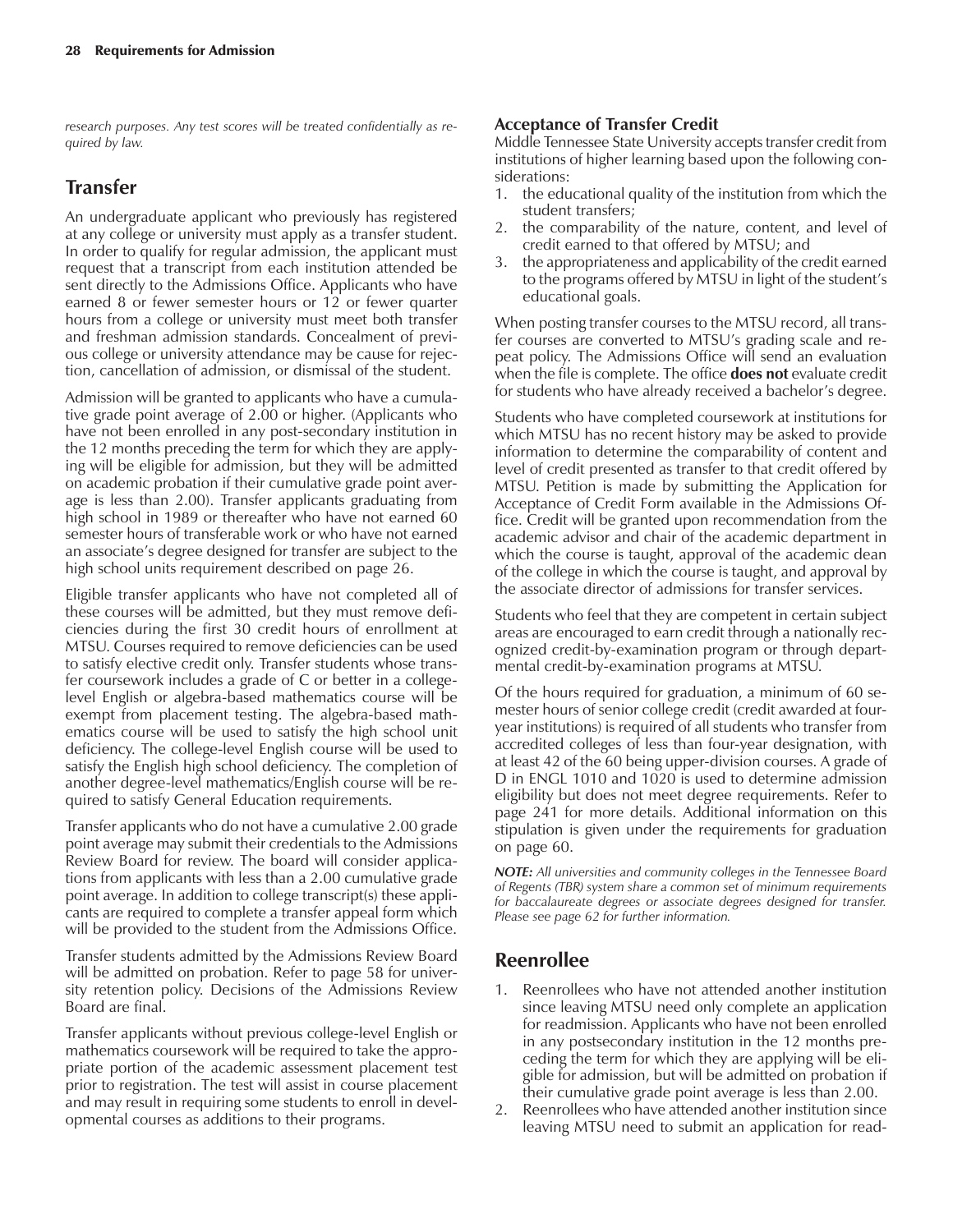mission and a transcript from **all** institutions attended since leaving MTSU. Applicants in this category need a grade point average of 2.00 or higher on all courses attempted at all colleges. Registration cannot occur until all transcripts are received so that eligibility for readmission can be determined.

- 3. Reenrollees who wish to attend MTSU after being suspended should follow items 1 and 2 above as well as the following:
	- a. Students who receive their first suspension at the end of the Fall semester may not register at MTSU until the following summer.
	- b. Students receiving their first suspension at the end of the Spring semester will not be eligible to reenroll until the following Spring semester.
	- c. Students receiving their first suspension at the end of the Summer session will not be eligible to reenroll until the following Spring semester.
	- d. Students receiving two or more suspensions from any college(s), including MTSU, will be denied readmission for one calendar year.
	- e. Students who attended another institution during their suspension from MTSU will be readmitted if they have raised their cumulative grade point average (including MTSU work) to 2.00 or greater, or they have completed a minimum of 12 semester hours at the institution(s) attended since MTSU enrollment with a grade point average of 2.00 or greater.

#### **Programs for Academically Talented High School Students**

Upon completion of the junior year in high school, a student may enroll in regular freshman-level courses during summer term under the following conditions:

- 1. A student must be in the upper 25 percent of the high school class and be nominated by his/her principal and/or counselor.
- 2. Courses taken during Summer term must be chosen by the student in consultation with the high school counselor and department chair at MTSU. These courses are intended to supplement, not overlap, the total high school program and are not expected to be used for high school graduation. These courses will have no influence upon entrance requirements for regular admission to MTSU; however, they will count as regular college credit.

#### **Early Admission**

There are two ways one may qualify for early admission:

- 1. Those students who would like to begin college at the end of their junior year must qualify under the following conditions:
	- a. be at least 16 years of age;
	- b. have completed the junior year of high school with a minimum of 14 high school units;
	- c. have a 3.50 grade point average on all work taken during grades 9, 10, and 11;
	- d. have a minimum ACT composite score of 27;
	- e. be recommended for participation in the program by either the high school principal or guidance counselor.
- 2. Academically talented/gifted students enrolled in grades 9 through 12 in public or private schools in Tennessee may enroll in and receive regular college credit from Middle Tennessee State University under the following provisions:
	- a. The student has a grade point average of 3.20 on a 4.00 scale;
	- b. The student must present recommendation and permission from the high school principal;

c. Placement in college courses must be a part of the student's Individualized Educational Placement (IEP) as determined by the Multidisciplinary Team.

The University makes no inference that courses completed at MTSU would apply toward high school graduation requirements. This privilege of enrollment is granted only to students enrolled in Tennessee public or private high schools as specified in Chapter 395 of the Public Acts of 1983. Students may register for no more than nine (9) semester hours per semester when enrolled in this program.

# **Special Students**

#### **Audit**

Any person who is over 18 years of age and who wishes to take a course but receive no credit (audit) may do so by applying at the Admissions Office.

*NOTE: Regular registration fees will be charged for auditing courses. Specific regulations concerning the responsibilities of students who audit courses may be found on page 39.*

# **60-Year/Disabled (Audit) Student**

Applicants 60 years old or older or permanently and totally disabled (T.C.A., Section 49-7-113) and domiciled in Tennessee are required to pay the nonrefundable application fee but are **not required** to pay registration fees if they audit courses. Proof of age or disability is required annually. Registration is on a space-available basis. Regular registration fees will be charged for credit courses.

# **Adult Special Student**

This category is designed to serve the interests of an adult learner (age 21 or older) who does not wish to pursue a degree at the present, but who wishes to receive academic credit. To be admitted, an individual must hold a high school diploma or the equivalent. The applicant who first is denied regular admission to MTSU will also be denied admission to this category for the same semester. Students in this category are not allowed to register for

- a college-level mathematics or English course unless the appropriate portion of an academic assessment placement test is taken;
- 2. any college-level course which has a remedial or developmental course prerequisite;
- 3. any college-level course which has prerequisite courses defined by MTSU academic departments; the current catalog indicates most departmental course prerequisites.

Adult special students may complete a maximum of 16 semester hours credit at MTSU. After receiving 16 hours, the applicant, to continue enrolling at MTSU, must apply for degree-seeking classification and meet transfer admission requirements.

*NOTE: Federal financial aid is not available to students in this category.*